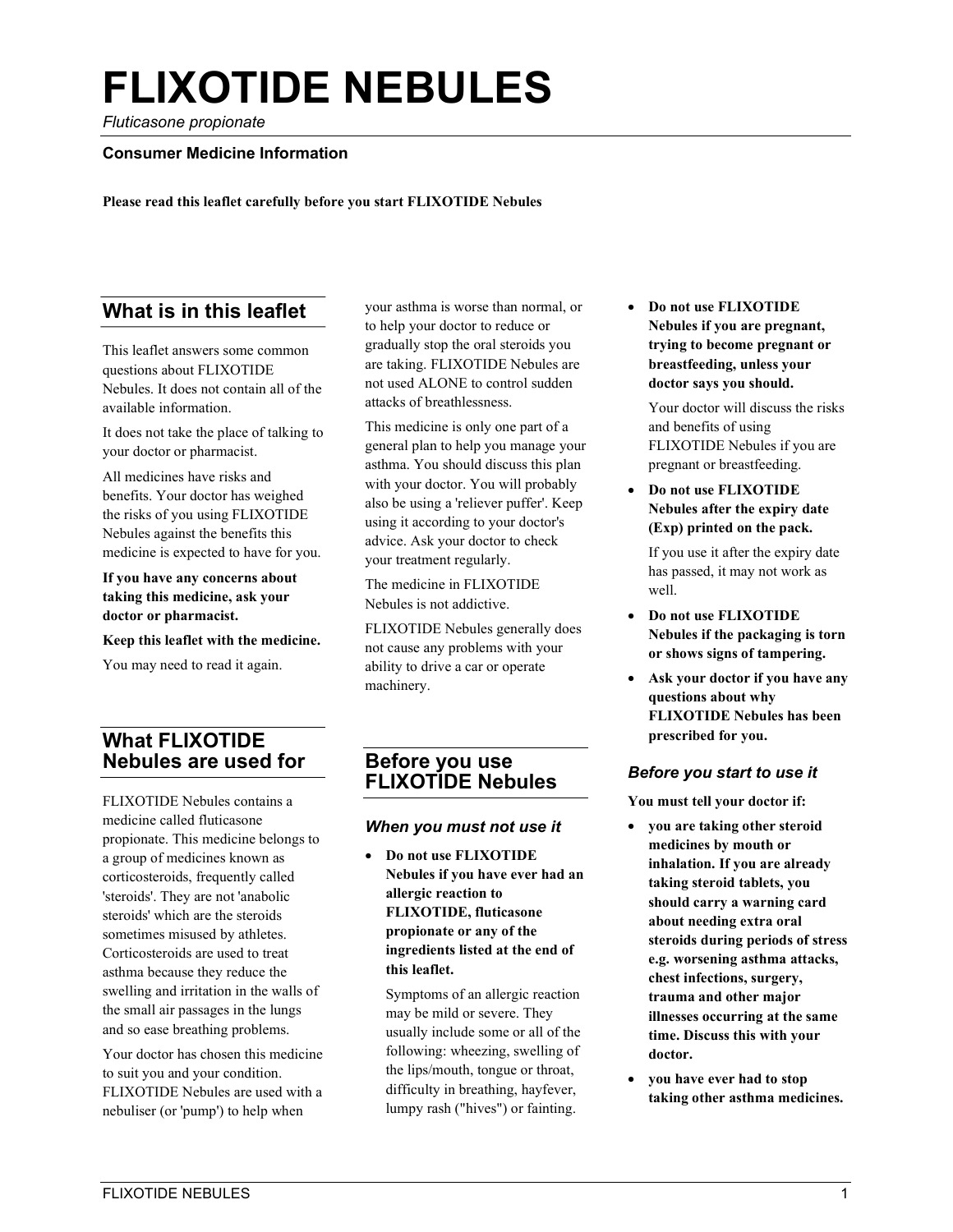- vou have tuberculosis (TB) of the lung or other long term lung infection.
- you are allergic to foods, dyes, preservatives or any other medicines.
- you have had thrush in your mouth.

#### Taking other medicines

Tell your doctor if you are taking any other medicines, including medicines you buy without a prescription from a pharmacy, supermarket or health food shop.

Some medicines may affect the way others work. For example, medicines like ketoconazole, used to treat fungal infection, and ritonavir used to treat HIV infection, may affect how FLIXOTIDE Nebules works. If you are taking these medicines, consult your doctor or pharmacist who will advise on what you should do.

# How to use FLIXOTIDE Nebules

## How to use it

The medicine in FLIXOTIDE Nebules is to be breathed into the lungs.

FLIXOTIDE Nebules should only be used with a jet nebuliser, not an ultrasonic nebuliser. The liquid in the Nebule is changed into a fine mist of droplets by the nebuliser. You should breathe the mist into your lungs, through your mouth. This is done through a mouthpiece, or a face mask, connected to the nebuliser. Some of the medicine is likely to be breathed in through your nose if you use a face mask. When you use a face mask, protect the skin exposed to the mist with barrier cream, and wash your face thoroughly after use.

Do not swallow the contents of your FLIXOTIDE Nebules.

This medication will be given to you under the direction of a doctor. If you are not sure about anything ask your doctor. The starting dose depends on how bad your asthma is, but it may then be changed as your condition improves.

## Instructions for use and handling

Refer to the manufacturer's instructions on how to use the nebuliser properly. If you have any difficulties or do not understand the instructions for the nebuliser, ask your doctor or pharmacist.

It is important that the contents of your Nebule are well mixed before use. While holding the Nebule horizontally by the labelled tab, 'flick' the other end a few times and shake. Repeat this process several (at least three) times until the entire contents of the Nebule are completely mixed.

To open your Nebule, twist the tab at the top.

It is advisable to inhale your medicine using a mouthpiece. If you are using a face mask, protect your exposed facial skin with barrier cream, and wash your face well after using the medicine.

If you need to dilute your medicine, always use Sodium Chloride Injection BP.

Throw away any medicine which remains in the nebuliser bowl after use.

Use your nebuliser in a well ventilated room.

It is wise to visit your doctor or pharmacist from time to time to check that you are using your nebuliser in the right way. You should also contact the manufacturer of your nebuliser if you think that your nebuliser is not working properly. If you are not breathing the medicine in correctly, the medicine may not be helping you as much as it could.

## How much to use

The usual doses are:

- Adults and children over 16 years:
	- The dose is usually 2 mg twice daily.

Children and adolescents from 4 to 16 years:

The dose is usually 1 mg twice daily.

Your doctor will decide what dose you should use, how often you should use it, and what strength of FLIXOTIDE Nebules you should use.

#### When not to use it

Do not use ONLY FLIXOTIDE Nebules to treat a sudden attack of breathlessness. You will need a different kind of medicine called a 'reliever' which your doctor will have told you to use. Tell your doctor if you need more of your 'reliever' than you usually do.

## How long to use it

It takes a few days for this medication to work and it is very important that you use it regularly as told by your doctor. Do not stop treatment even if you feel better unless told to do so by your doctor. Also, do not increase your medicine unless told to do so by your doctor.

## If you forget to use it

If you forget to take a dose, do not worry. Just take the next dose when it is due.

Do not take a double dose to make up for the dose that you missed.

If your breathing or wheezing gets worse straight after taking your medicine, stop using it immediately and tell your doctor as soon as possible.

If your shortness of breath and wheeze actually gets worse over several days, despite taking your new medicine, or if you find you are increasing the use of your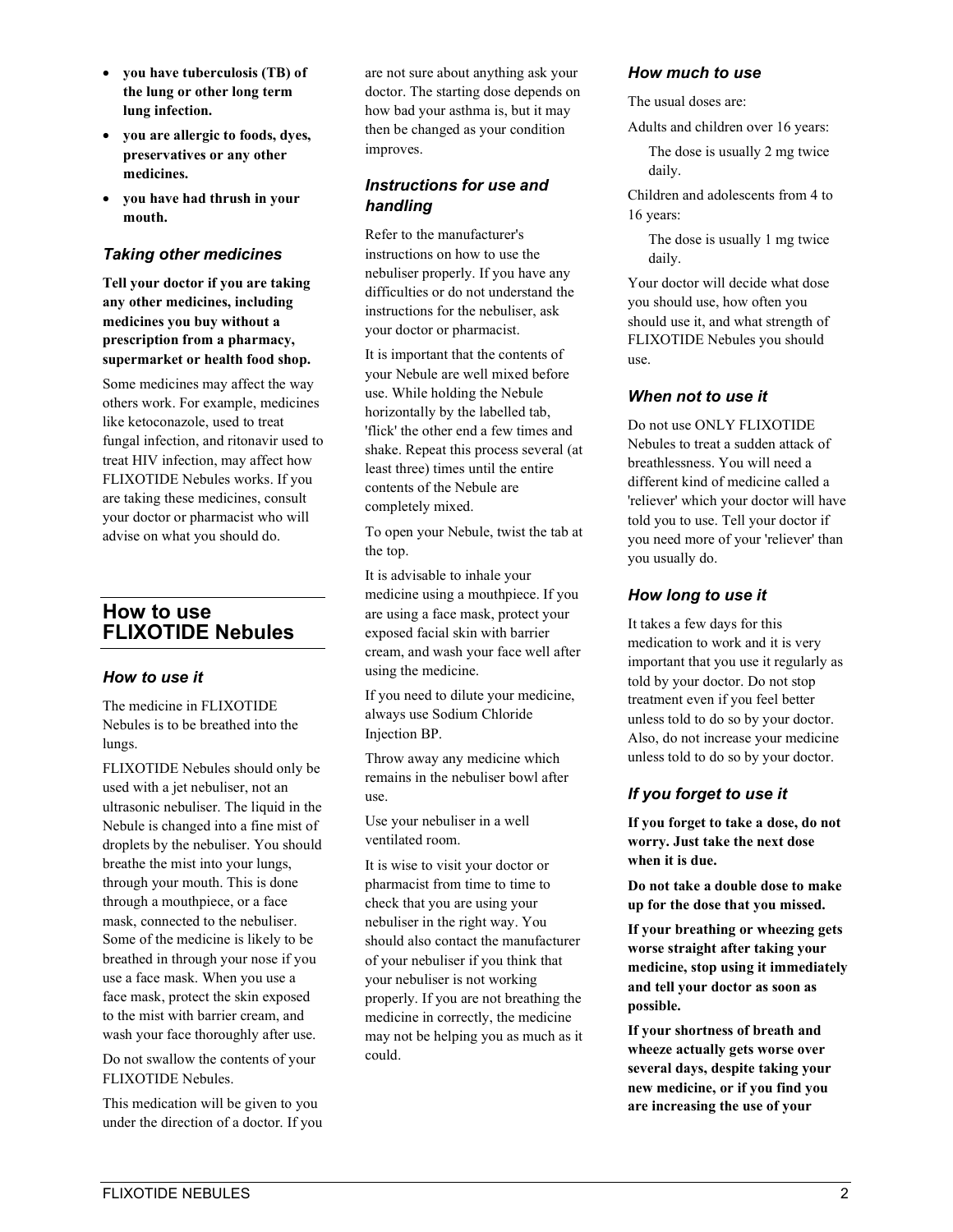reliever puffer, tell your doctor immediately.

## If you have used too much (overdose)

If you have used more FLIXOTIDE Nebules than directed, you should ask your doctor if your medicine dose needs to be adjusted.

# While you are using FLIXOTIDE Nebules

## Things you must do

Tell your doctor or pharmacist that you are using FLIXOTIDE Nebules if you are about to be started on any new medicines.

If you have to go into hospital for an operation, take your FLIXOTIDE Nebules with you and tell the doctor what medicine(s) you are taking.

Tell your doctor if you become pregnant or are trying to become pregnant.

Tell your doctor if you experience a change in your vision.

Tell your doctor if, for any reason, you have not used your medicine exactly as prescribed.

Otherwise, your doctor may think that your medicine was not effective and change your treatment unnecessarily.

## Things you must not do

Do not stop using FLIXOTIDE Nebules or change the dose without first checking with your doctor.

Do not give this medicine to anyone else, even if their symptoms seem similar to yours.

Do not use FLIXOTIDE Nebules to treat any other complaints unless your doctor says to.

# If your FLIXOTIDE Nebules does not have the usual effect

If your chest condition gets worse, tell your doctor.

IMPORTANT: IF YOUR BREATHING SUDDENLY BECOMES MORE DIFFICULT JUST AFTER YOU HAVE USED YOUR FLIXOTIDE NEBULES, YOU WILL NEED TO USE A 'RELIEVER PUFFER' AND TELL YOUR DOCTOR IMMEDIATELY.

Tell your doctor as soon as possible if:

- your 'reliever puffer' does not help your breathing as much as usual
- the effect of your 'reliever puffer' does not last as long as usual
- you need more puffs of your 'reliever puffer' than usual to get relief.

# Side-Effects

Check with your doctor as soon as possible if you have any problems while using FLIXOTIDE Nebules, even if you do not think the problems are connected with the medicine or are not listed in this leaflet.

Like other medicines, FLIXOTIDE Nebules can cause some side-effects. Do not be alarmed by this list of possible side-effects. You may not experience any of them. If they occur, they are most likely to be minor and temporary. However, some may be serious and need medical attention.

The most commonly reported sideeffects are:

- a sore throat or tongue. This may be due to 'thrush' (candida infection)
- hoarseness or throat irritation

#### Tell your doctor or pharmacist immediately if you notice any of these signs, but do not stop treatment unless told to do so.

For these, it may be helpful to rinse your mouth with water and spit it out after using your FLIXOTIDE Nebules. Your doctor may prescribe treatment for the 'thrush' in your mouth while you continue to use your FLIXOTIDE Nebules.

It is possible that some people, particularly those taking higher doses of FLIXOTIDE Nebules for a long time, may rarely suffer from the following side effects:

- rounded face
- loss of bone density
- eye problems (eg. cataract, glaucoma)
- slowing of growth in children. It is unclear what, if any, difference this makes to their final height.
- soreness in the foodpipe (oesophagus)

Taking high doses of steroids for a long time could affect the adrenal glands, which make the body's own steroid. Your doctor may do tests to check how the adrenal glands are working. Your doctor will be able to answer any questions you may have.

It is important that:

- prolonged treatment with FLIXOTIDE Nebules should not be stopped suddenly
- all doctors treating you are aware that you are on inhaled steroids. If your body is stressed by, for example, severe infection, surgical operation, an accident etc, you may need steroid tablets or injections for a time.

Very rarely the person taking the medicine may feel anxious, have disturbed sleep or notice increased irritability (mainly in children).

There may be an increase in the amount of sugar (glucose) in your blood. If you have diabetes, more frequent blood sugar monitoring and